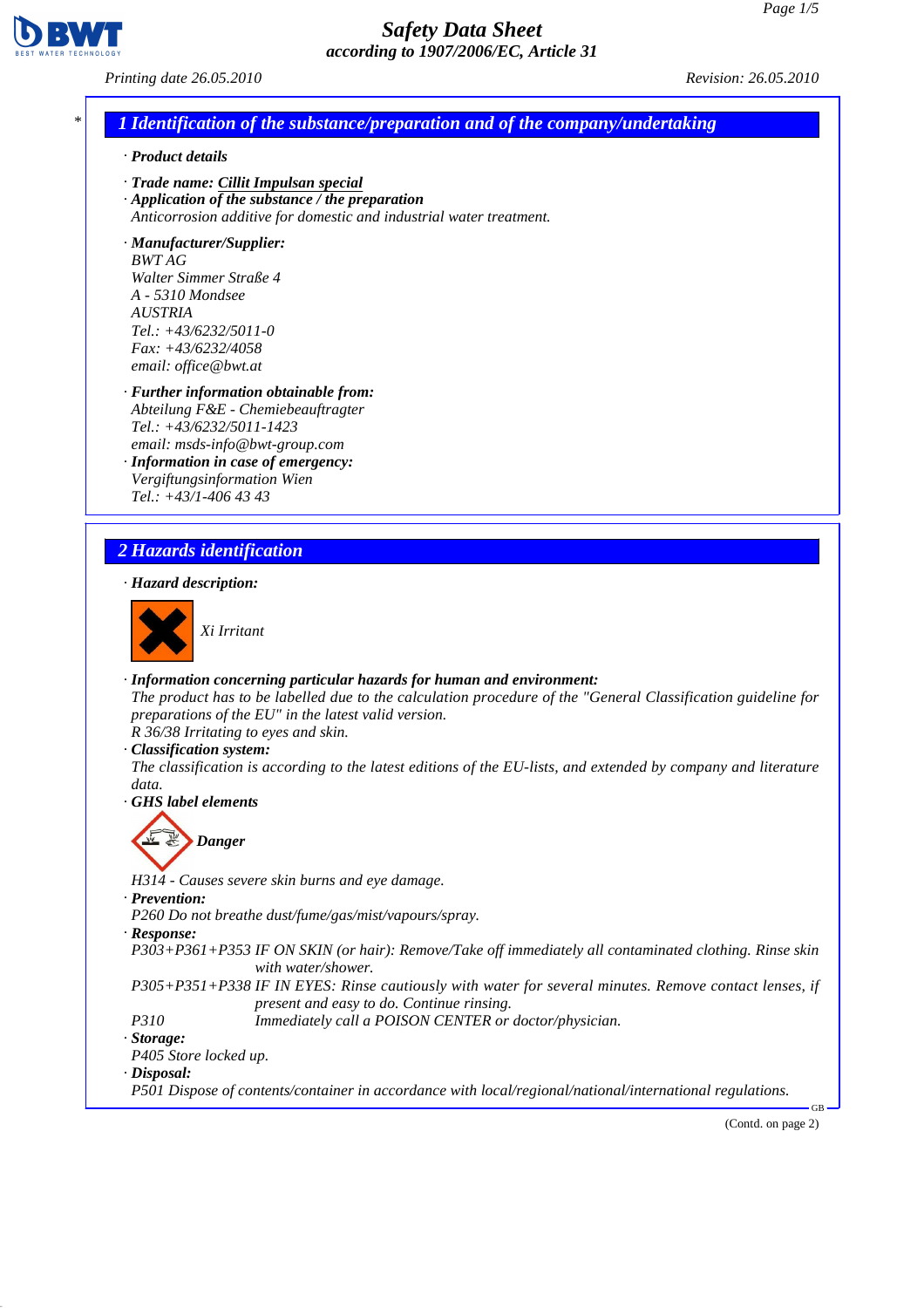

*Printing date 26.05.2010 Revision: 26.05.2010*

#### *Trade name: Cillit Impulsan special*

(Contd. of page 1)

#### *\* 3 Composition/information on ingredients*

- *· Chemical characterization*
- *· Description: Mixture of substances listed below with nonhazardous additions.*

| $\cdot$ Dangerous components:                                                                          |                  |                                   |             |  |
|--------------------------------------------------------------------------------------------------------|------------------|-----------------------------------|-------------|--|
| CAS: 1310-73-2                                                                                         | sodium hydroxide | $\left  \Box \right $ C; R 35     | $0.2 - 2\%$ |  |
| EINECS: 215-185-5                                                                                      |                  | Danger: $\leftrightarrow$ 3.2/1A  |             |  |
| $CAS: 497-19-8$                                                                                        | sodium carbonate | $X$ $Xi$ ; R 36                   | $0.2 - 5\%$ |  |
| EINECS: 207-838-8                                                                                      |                  | <i>Warning</i> $\bigotimes$ 3.3/2 |             |  |
| $\cdot$ <b>Additional information:</b> For the wording of the listed risk phrases refer to section 16. |                  |                                   |             |  |

#### *4 First aid measures*

*· After inhalation: Supply fresh air; consult doctor in case of complaints.*

*· After skin contact: Immediately rinse with water.*

*· After eye contact:*

*Rinse opened eye for several minutes under running water. If symptoms persist, consult a doctor.*

*· After swallowing: Drink plenty of water and provide fresh air. Call for a doctor immediately.*

### *5 Fire-fighting measures*

*· Suitable extinguishing agents:*

- *CO2, powder or water spray. Fight larger fires with water spray or alcohol resistant foam.*
- *· Protective equipment: No special measures required.*

### *6 Accidental release measures*

*· Person-related safety precautions: Wear protective clothing.*

- *· Measures for environmental protection:*
- *Dilute with plenty of water.*

*Do not allow to enter sewers/ surface or ground water.*

- *· Measures for cleaning/collecting:*
- *Absorb with liquid-binding material (sand, diatomite, acid binders, universal binders, sawdust).*

### *7 Handling and storage*

- *· Handling:*
- *· Information for safe handling: Keep receptacles tightly sealed.*
- *· Information about fire and explosion protection: The product is not flammable.*
- *· Storage:*
- *· Requirements to be met by storerooms and receptacles: Store only in the original receptacle. Provide alkali-resistant floor.*
- *· Information about storage in one common storage facility: Not required.*
- *· Further information about storage conditions: Keep container tightly sealed.*
- *· Storage class: 12*

### *8 Exposure controls/personal protection*

*· Additional information about design of technical facilities: No further data; see item 7.*

(Contd. on page 3)

GB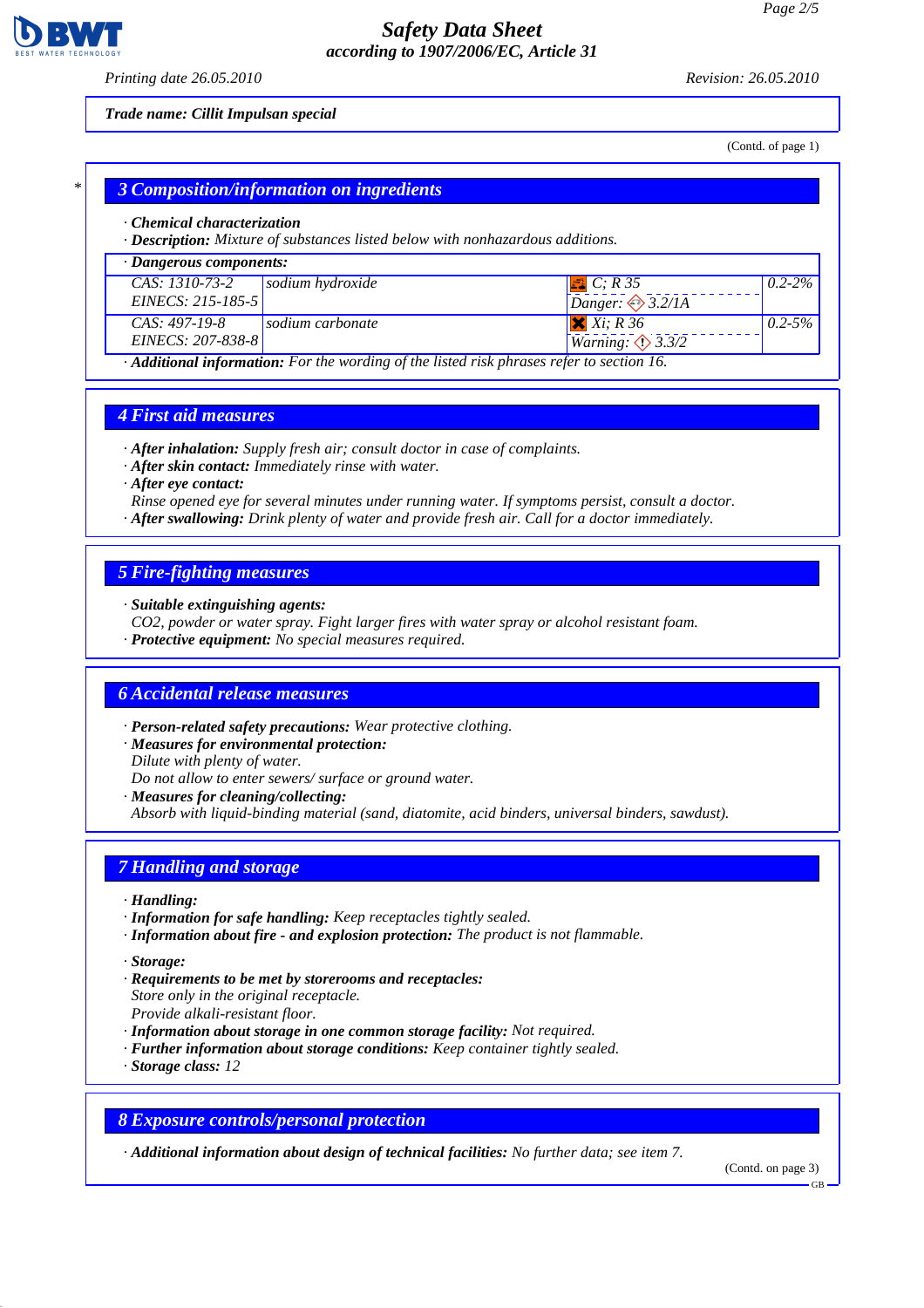*Printing date 26.05.2010 Revision: 26.05.2010*

**BWT** 

1

*Trade name: Cillit Impulsan special*

|                                                                                                             | (Contd. of page 2) |
|-------------------------------------------------------------------------------------------------------------|--------------------|
| · Ingredients with limit values that require monitoring at the workplace:                                   |                    |
| 1310-73-2 sodium hydroxide                                                                                  |                    |
| WEL Short-term value: $2 mg/m3$                                                                             |                    |
| 7664-38-2 phosphoric acid                                                                                   |                    |
| WEL Short-term value: 2 mg/m <sup>3</sup>                                                                   |                    |
| Long-term value: $1 \text{ mg/m}^3$                                                                         |                    |
| · Additional information: The lists valid during the making were used as basis.                             |                    |
| · Personal protective equipment:                                                                            |                    |
| General protective and hygienic measures:                                                                   |                    |
| Keep away from foodstuffs, beverages and feed.                                                              |                    |
| Immediately remove all soiled and contaminated clothing                                                     |                    |
| Wash hands before breaks and at the end of work.                                                            |                    |
| Avoid contact with the eyes and skin.                                                                       |                    |
| · Respiratory protection:                                                                                   |                    |
| Use suitable respiratory protective device only when aerosol or mist is formed.                             |                    |
| Filter P2                                                                                                   |                    |
| · Protection of hands:                                                                                      |                    |
| Protective gloves                                                                                           |                    |
| Alkaline resistant gloves                                                                                   |                    |
| · Material of gloves Natural rubber, NR                                                                     |                    |
| · Penetration time of glove material                                                                        |                    |
| The exact break through time has to be found out by the manufacturer of the protective gloves and has to be |                    |
| observed.                                                                                                   |                    |
| $\cdot$ Eye protection:                                                                                     |                    |
|                                                                                                             |                    |
| Tightly sealed goggles                                                                                      |                    |

## *9 Physical and chemical properties*

| <b>General Information</b>                        |                                               |                    |
|---------------------------------------------------|-----------------------------------------------|--------------------|
| Form:                                             | Fluid                                         |                    |
| Colour:                                           | Clear                                         |                    |
| Odour:                                            | <i><b>Odourless</b></i>                       |                    |
| $\cdot$ Change in condition                       |                                               |                    |
| <b>Melting point/Melting range: Undetermined.</b> |                                               |                    |
| <b>Boiling point/Boiling range:</b> Undetermined. |                                               |                    |
| $\cdot$ Flash point:                              | Not applicable.                               |                    |
| $\cdot$ Self-igniting:                            | Product is not selfigniting.                  |                    |
| · Danger of explosion:                            | Product does not present an explosion hazard. |                    |
| $\cdot$ Density at 20 $\degree$ C:                | 1.1 $g/cm^3$                                  |                    |
| · Solubility in / Miscibility with                |                                               |                    |
| water:                                            | Fully miscible.                               |                    |
|                                                   |                                               | (Contd. on page 4) |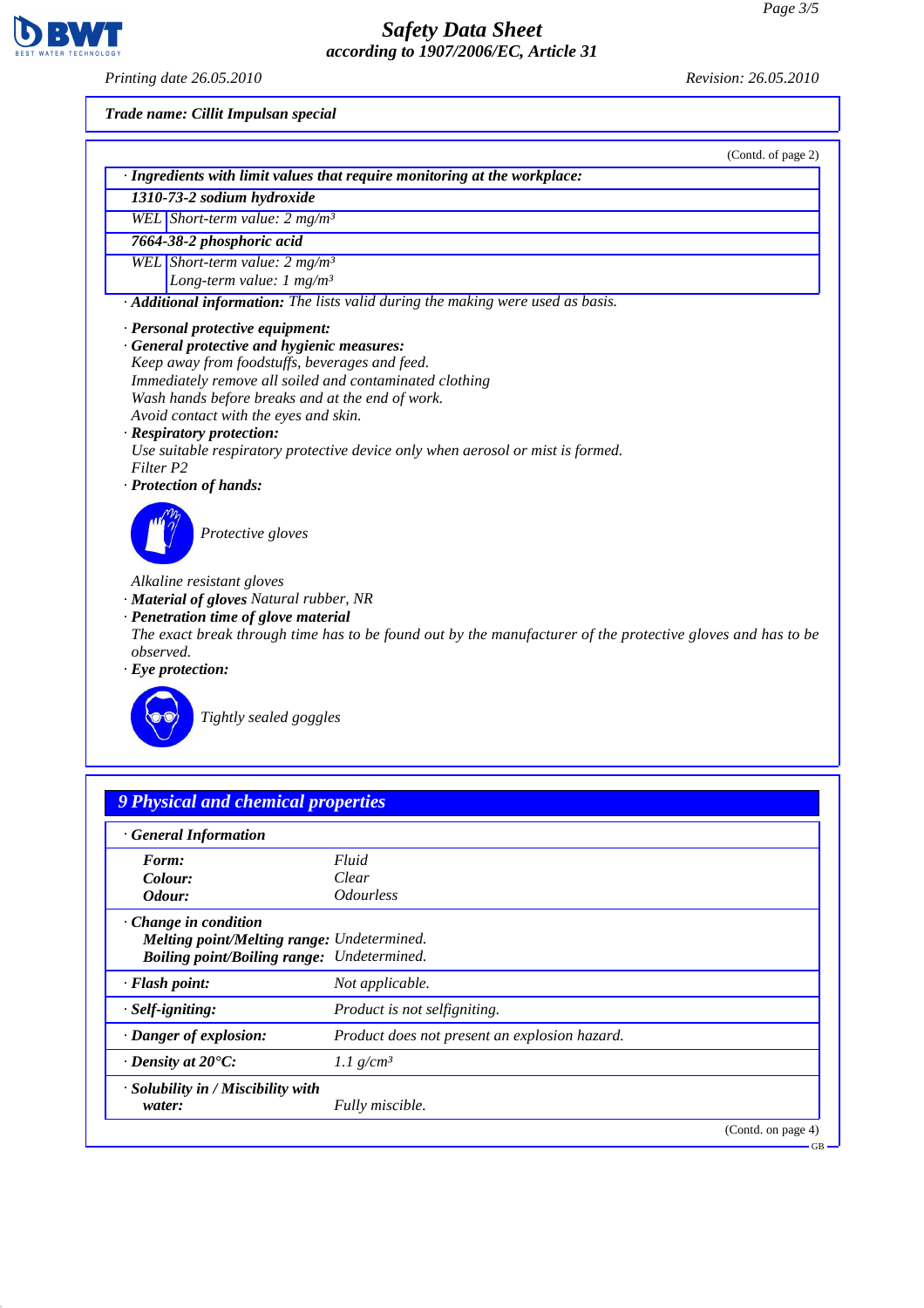

*Printing date 26.05.2010 Revision: 26.05.2010*

(Contd. of page 3)

*· pH-value at 20°C: >12*

*Trade name: Cillit Impulsan special*

### *\* 10 Stability and reactivity*

- *· Thermal decomposition / conditions to be avoided: No decomposition if used according to specifications.*
- *· Materials to be avoided: Acids*
- *· Dangerous reactions Reacts with acids.*
- *· Dangerous decomposition products: No dangerous decomposition products known.*

### *11 Toxicological information*

- *· Acute toxicity:*
- *· Primary irritant effect:*
- *· on the skin: Irritant to skin and mucous membranes.*
- *· on the eye: Irritating effect.*
- *· Sensitization: No sensitizing effects known.*
- *· Additional toxicological information:*

*The product shows the following dangers according to the calculation method of the General EU Classification Guidelines for Preparations as issued in the latest version: Irritant*

### *12 Ecological information*

#### *· Additional ecological information:*

- *· General notes:*
- *Water hazard class 1 (German Regulation) (Self-assessment): slightly hazardous for water*

*Do not allow undiluted product or large quantities of it to reach ground water, water course or sewage system.*

*Rinse off of bigger amounts into drains or the aquatic environment may lead to increased pH-values. A high pH-value harms aquatic organisms. In the dilution of the use-level the pH-value is considerably reduced, so that after the use of the product the aqueous waste, emptied into drains, is only low water-dangerous.*

### *13 Disposal considerations*

#### *· Product:*

*· Recommendation*

*Must not be disposed together with household garbage. Do not allow product to reach sewage system. After prior treatment product has to be landfilled or incinerated adhering to the regulations pertaining to the disposal of especially hazardous waste.*

*· European waste catalogue*

*06 02 99 wastes not otherwise specified*

*· Uncleaned packaging:*

- *· Recommendation: Disposal must be made according to official regulations.*
- *· Recommended cleansing agents: Water, if necessary together with cleansing agents.*

### *\* 14 Transport information*

- *· Land transport ADR/RID (cross-border)*
- *· ADR/RID class: Void*

(Contd. on page 5)

GB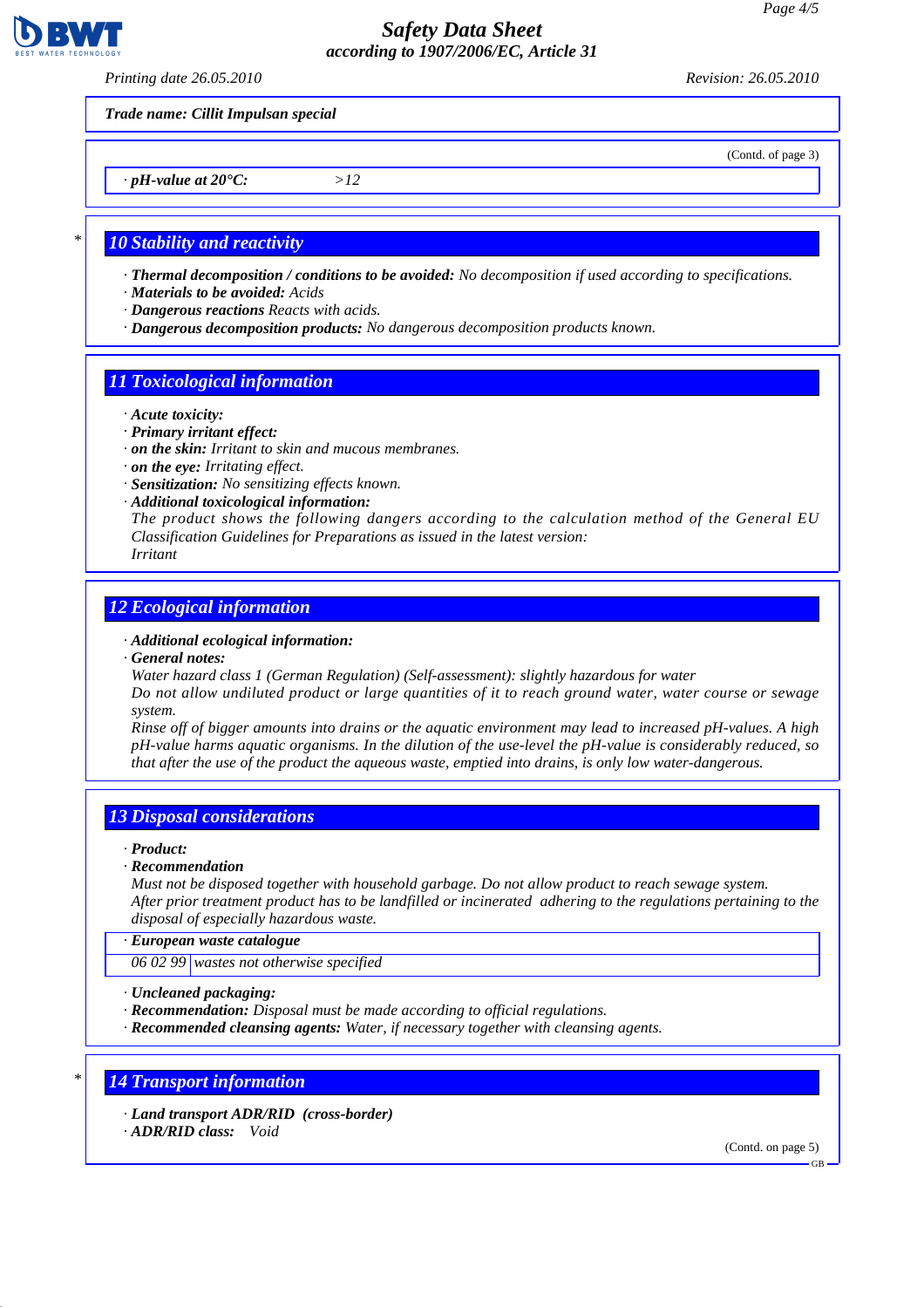

*Printing date 26.05.2010 Revision: 26.05.2010*

*Trade name: Cillit Impulsan special*

(Contd. of page 4)

#### *· Maritime transport IMDG:*

*· Marine pollutant: No*

### *15 Regulatory information*

*· Labelling according to EU guidelines:*

*The product has been classified and marked in accordance with EU Directives / Ordinance on Hazardous Materials.*

*· Code letter and hazard designation of product:*



*Xi Irritant*

- *· Hazard-determining components of labelling: sodium hydroxide*
- *· Risk phrases: 36/38 Irritating to eyes and skin.*

#### *· Safety phrases:*

- *1/2 Keep locked up and out of the reach of children.*
- *26 In case of contact with eyes, rinse immediately with plenty of water and seek medical advice.*
- *37/39 Wear suitable gloves and eye/face protection.*
- *45 In case of accident or if you feel unwell, seek medical advice immediately (show the label where possible).*

### *16 Other information*

*This information is based on our present knowledge. However, this shall not constitute a guarantee for any specific product features and shall not establish a legally valid contractual relationship.*

#### *· Relevant R-phrases*

*35 Causes severe burns.*

*36 Irritating to eyes.*

*· Abbreviations and acronyms:*

*ADR: Accord européen sur le transport des marchandises dangereuses par Route (European Agreement concerning the International Carriage of Dangerous Goods by Road)*

*RID: Règlement international concernant le transport des marchandises dangereuses par chemin de fer (Regulations Concerning the International Transport of Dangerous Goods by Rail)*

*IMDG: International Maritime Code for Dangerous Goods*

*GHS: Globally Harmonized System of Classification and Labelling of Chemicals*

*· \* Data compared to the previous version altered.*